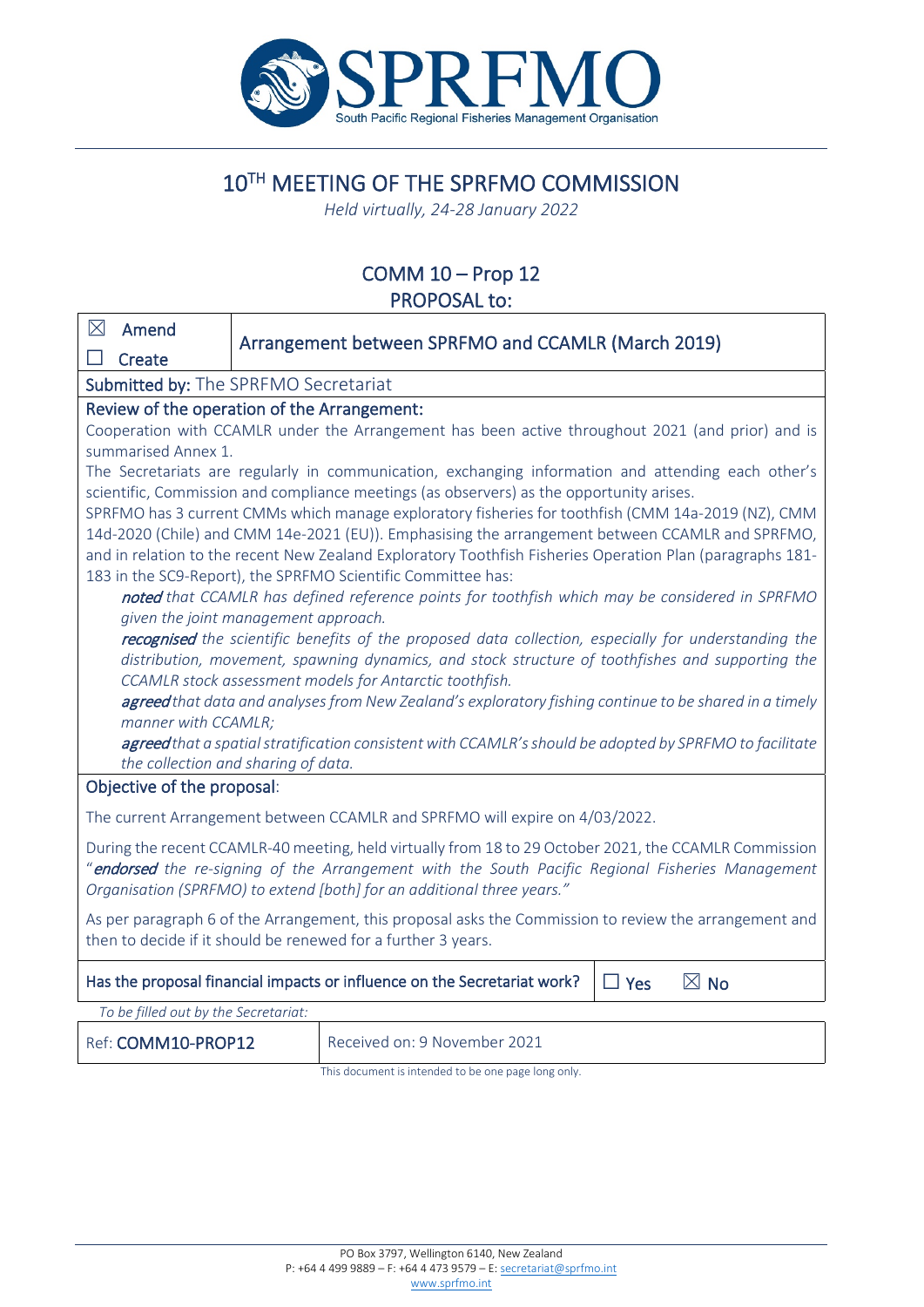

# Cooperation between SPRFMO and CCAMLR

#### Year: 2020/21

| Area of cooperation                                                                                                                          | Reference in the<br>Arrangement | <b>Supporting actions</b>                                                                                                                                                                                                                                                        |
|----------------------------------------------------------------------------------------------------------------------------------------------|---------------------------------|----------------------------------------------------------------------------------------------------------------------------------------------------------------------------------------------------------------------------------------------------------------------------------|
| Exchange of meeting reports<br>and other documents of mutual Section: 2i.<br>interest                                                        |                                 | SPRFMO - CCAMLR are included in each other's distribution list<br>advising re: publication of reports, adoption of relevant CMMs<br>and availability of meeting papers.<br>Secretariats hold a regular catch-up meeting in mid-April each<br>year.                               |
| Data and Scientific exchange:<br>(Authorised vessels)                                                                                        | Section: 2ii.a                  | Publicly available and on each other's website.                                                                                                                                                                                                                                  |
| Data and Scientific exchange:<br>(IUU vessels)                                                                                               | Section: 2iib<br>Annex 1: A3    | Publicly available and on each other's website.<br>Each are included in distribution lists referred to under 2i.                                                                                                                                                                 |
| Data and Scientific exchange:<br>Catch, bycatch<br>and vessel<br>information<br>and<br>data<br>consistent with rules of each<br>organisation | Section: 2iic<br>Annex 1: A1.b  | Tag information - tags released and recaptured in the SPRFFMO<br>Area was exchanged in August 2021.<br>Catch data from SPRFMO relevant to CCAMLR are included in<br>Member reports and papers to WG-FSA (see WG-SAM-2021,<br>paragraph 3.29).                                    |
| harmonise                                                                                                                                    | Section: 2iiia<br>Annex 1: A1.a | All four of SPRFMO toothfish CMMs specify CCAMLR protocols.<br>Tags provided direct to industry from CCAMLR                                                                                                                                                                      |
| Cooperate<br>to<br>approaches:<br>Target, bycatch and associated<br>and dependant spp                                                        | Section: 2iiia<br>Annex 1: A2.a | CDS information and summary data provided to SPRFMO (most<br>recent 21/01/2020, subsequent exchanges will be in April each<br>year).<br>SPRFMO Members to continue to apply the CDS (Toothfishing<br>Members are Chile, EU-Spain & NZ).                                          |
| Cooperate<br>harmonise<br>to<br>approaches:<br>MCS/VMS                                                                                       | Section: 2iiib                  | Bilateral exchanges regularly take place between Compliance<br>Managers of both organisations and often include exchanges with<br>other organisations that SPRFMO has an MoUs with (WCPFC) as<br>well as those to which SPRFMO is actively seeking closer ties<br>(NPFC, IATTC). |
| Collaborate on analyses and                                                                                                                  | Section: 2iv                    | CMM14a-2019 (NZ) requires SPRFMO collected data to be shared<br>with CCAMLR.                                                                                                                                                                                                     |
| research                                                                                                                                     | Section: 2iv<br>Annex 1: A4.    | Scientific observer exchanges: SPRFMO Observer programme just<br>beginning/MRAG has assessed first 3 programs and we expect<br>they will assess 4 this year.                                                                                                                     |
| Methods to<br>support<br>each<br>other's CMMs/CMs                                                                                            | Section: 2v                     | Cross cutting goal addressed by cumulative effect of other<br>activities.                                                                                                                                                                                                        |
| Observer status                                                                                                                              | Section: 2vi                    | Reciprocal observer status has been granted.<br>Each organisation regularly nominates shared parties who attend<br>each other's meetings.                                                                                                                                        |
| Consultative process                                                                                                                         | Section: 3                      | CCAMLR and SPRFMO Secretariats report on their meetings and<br>take additional opportunities for instance on the margins of the<br>Regional Secretariats Network meetings.                                                                                                       |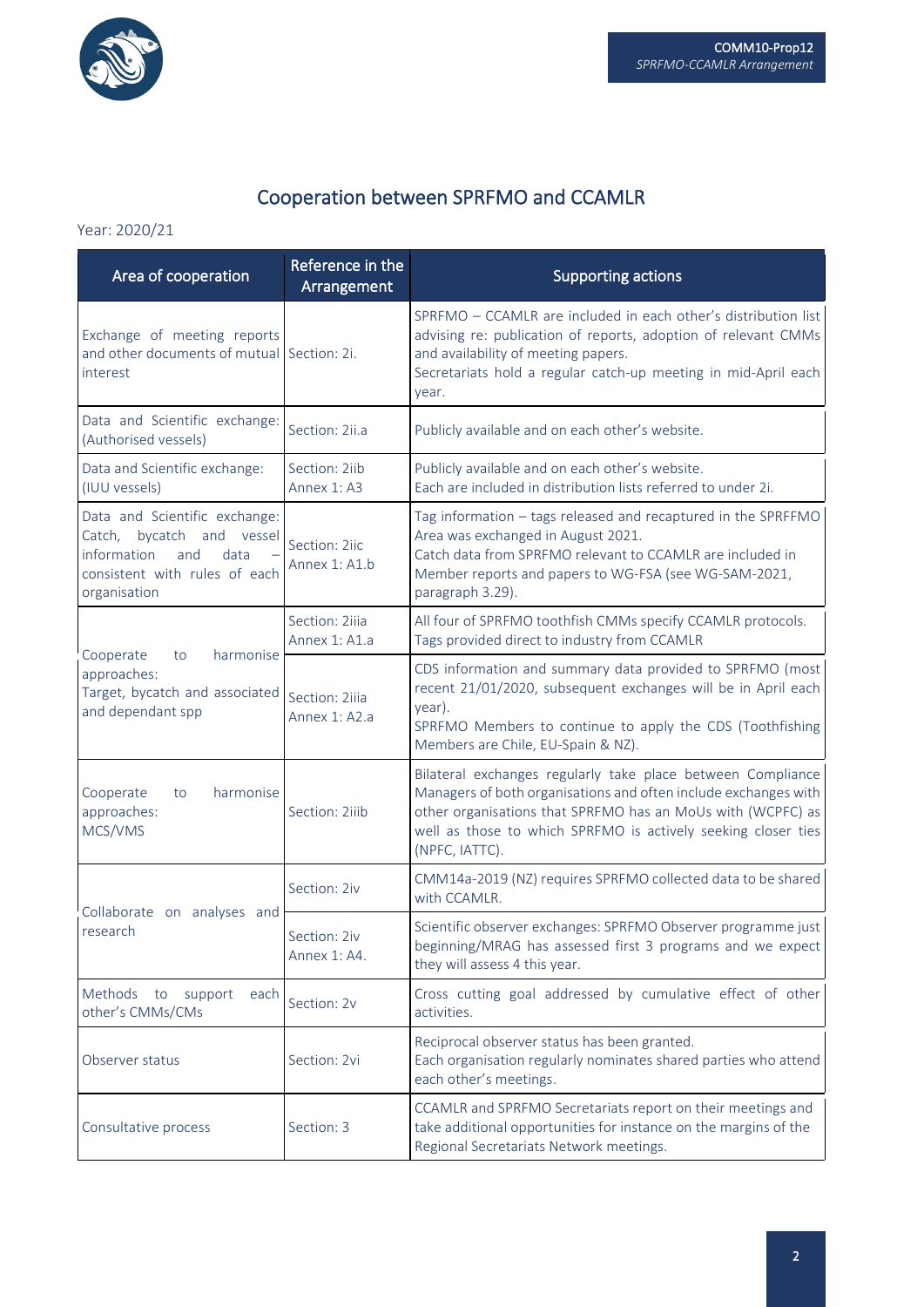

## **Arrangement between the South Pacific Regional Fisheries Management Organisation (SPRFMO) and the Commission for the Conservation of Antarctic Marine Living Resources (CCAMLR)**

The South Pacific Regional Fisheries Management Organisation (hereafter SPRFMO) and the Commission for the Conservation of Antarctic Marine Living Resources (hereafter CCAMLR):

**Note** that the objective of the Convention on the Conservation and Management of High Seas Fishery Resources in the South Pacific Ocean (hereafter SPRFMO Convention) is, through the application of the precautionary approach and an ecosystem approach to fisheries management, to ensure the long-term conservation and sustainable use of fishery resources and, in so doing, to safeguard the marine ecosystems in which these resources occur;

**Note further** that the objective of the Convention on the Conservation of Antarctic Marine Living Resources (hereafter CAMLR Convention) is the conservation of Antarctic marine living resources;

**Recognise** that Article 31 of the SPRFMO Convention requires SPRFMO, *inter alia*, to cooperate, as appropriate, with other relevant organisations on matters of mutual interest and to seek to make suitable arrangements for consultation, cooperation and collaboration with such other organisations;

**Acknowledge** that the Preamble to the CAMLR Convention recognises the desirability of establishing suitable machinery for recommending, promoting, deciding upon and coordinating the measures and scientific studies needed to ensure the conservation of Antarctic marine living organisms;

**Note** that Article II of the CAMLR Convention requires, inter alia, that any harvesting and associated activities in the area to which the Convention applies be conducted in accordance with principles of conservation which include preventing decrease in the size of any harvested population to levels below those which ensure its stable recruitment; the maintenance of the ecological relationships between harvested, dependent and related populations of Antarctic marine living resources and the restoration of depleted populations; and the prevention of changes or minimisation of the risk of changes in the marine ecosystem which are not potentially reversible over two or three decades;

**Desire** to put in place arrangements to promote and facilitate cooperation between SPRFMO and CCAMLR;

**Therefore** SPRFMO and CCAMLR record the following arrangements: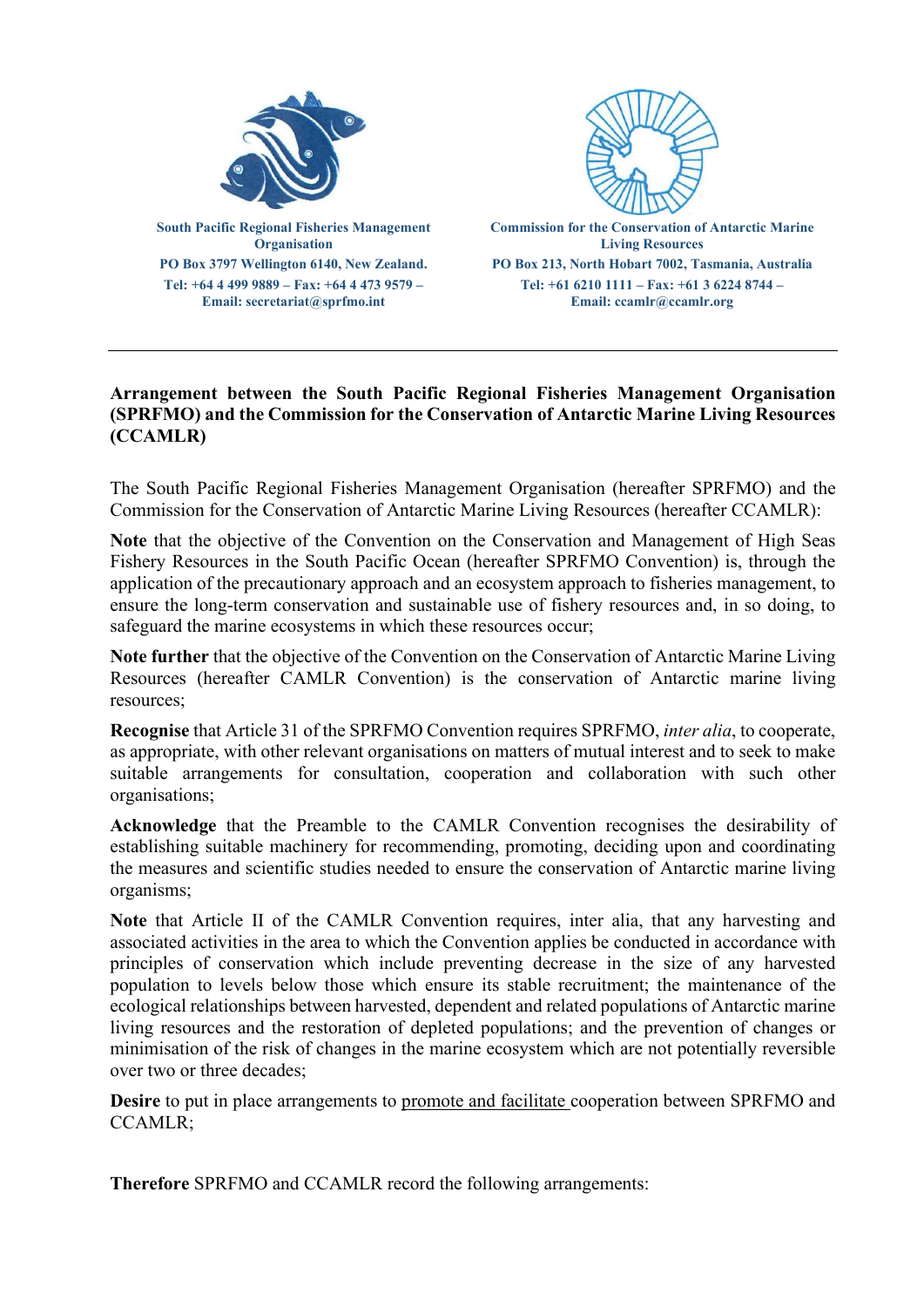#### **1. Objective of this Arrangement**

The objective of this Arrangement is to facilitate, where appropriate, cooperation between SPRFMO and CCAMLR ('the Organisations') in order to advance their respective objectives, particularly with respect to stocks and species which are within the competence and/or mutual interest of both organisations.

#### **2. Areas of cooperation**

The Organisations will establish and maintain consultation and cooperation in respect of matters of common interest to both organisations. In particular the Organisations will:

- i. exchange meeting reports, information, documents and publications regarding matters of mutual interest, consistent with the information sharing policies of each Organisation;
- ii. exchange data and scientific information in support of the work and objectives of both Organisations, consistent with the information sharing policies of each Organisation including, but not limited to, information on:
	- a) vessels authorised to fish in accordance with conservation and management measures adopted under the SPRFMO Convention and conservation measures adopted under the CAMLR Convention;
	- b) vessels suspected of illegal, unreported and unregulated (IUU) fishing activity and the IUU Vessel Lists established by each Organisation;
	- c) catch, bycatch and vessel information and/or data consistent with data use, access and confidentiality rules of each Organisation;
- iii. cooperate to harmonise approaches in areas of mutual interest and concern, including, but not limited to:
	- a) target species and bycatch of non-target, associated and dependent species (ecologically related species);
	- b) monitoring, control and surveillance policies and systems, including with respect to Vessel Monitoring Systems;
- iv. where appropriate, collaborate on analyses and research efforts relating to species of mutual interest;
- v. consider methods of recognising and supporting conservation and management measures adopted under the SPRFMO Convention and conservation measures adopted under the CAMLR Convention; and
- vi. consistent with each Organisation's rules of procedure, grant permanent reciprocal observer status to representatives of the respective Organisations in relevant meetings of each Organisation.

#### **3. Consultative process**

To facilitate effective development, implementation and enhancement of cooperation, the Organisations may establish a consultative process between the two respective Secretariats that includes, telephone, email and similar means of communications. The consultative process may also proceed in the margins of meetings at which both Organisations' Secretariats are represented by appropriate staff.

#### **4. Modification**

This Arrangement may be modified at any time by the mutual written consent of both Organisations.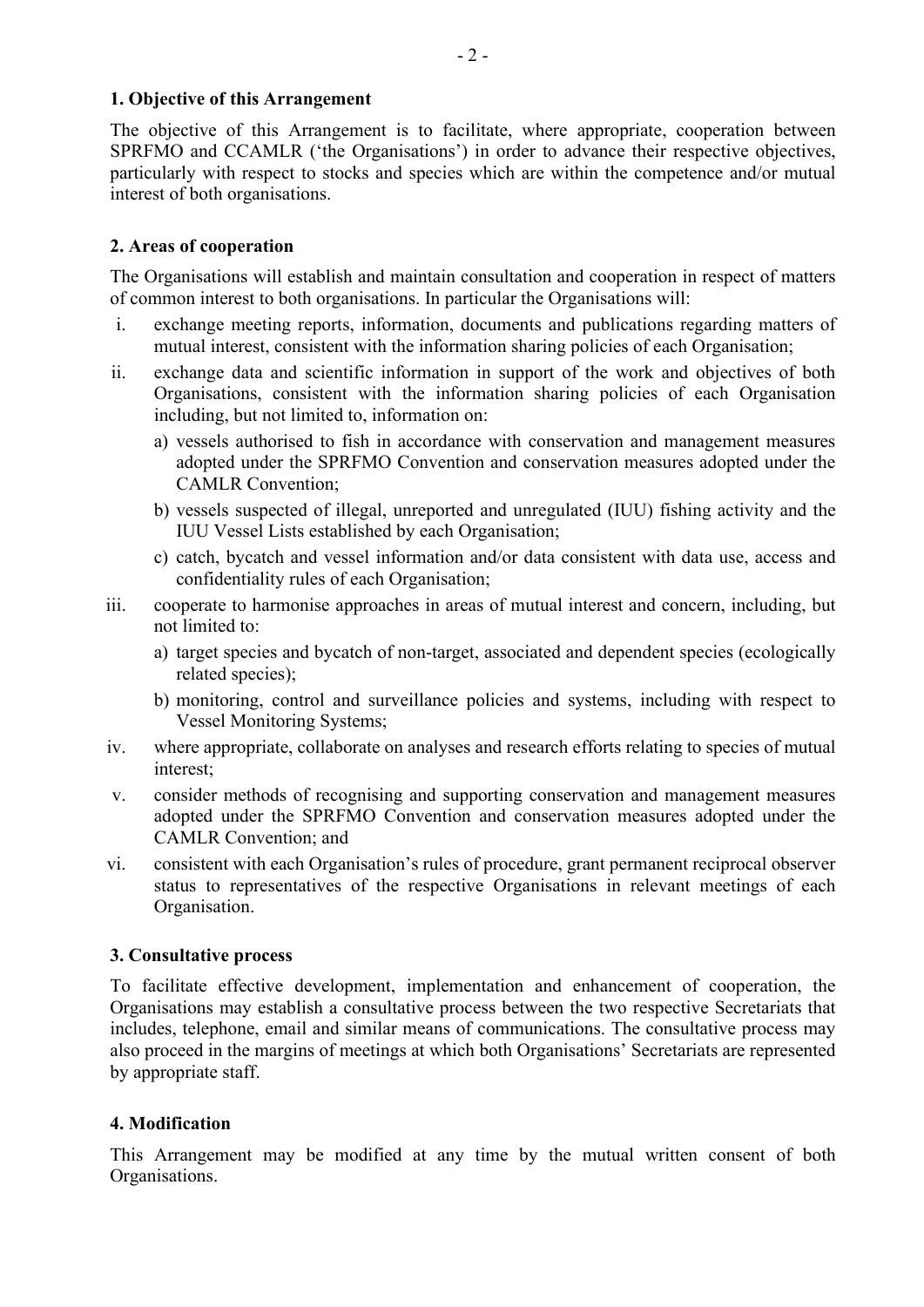### **5. Legal status**

This Arrangement does not create legally binding rights or obligations.

This Arrangement does not alter the obligations of members of either Organisation to comply with conservation and management measures adopted under the SPRFMO Convention and conservation measures adopted under the CAMLR Convention.

## **6. Others**

This Arrangement will commence on the date of the second signature.

Either Organisation may terminate this Arrangement by giving six months' prior written notice to the other Organisation.

This Arrangement will operate for three (3) years. Before the end of the three year period, the Organisations will separately review the operation of this Arrangement to decide whether it should be renewed.

## **7. Signatures**

| Luis Molledo (European Union)<br>Chair SPRFMO | Dr. Jakob Grant (Sweden)<br>Chair CCAMLR |
|-----------------------------------------------|------------------------------------------|
|                                               |                                          |
|                                               |                                          |